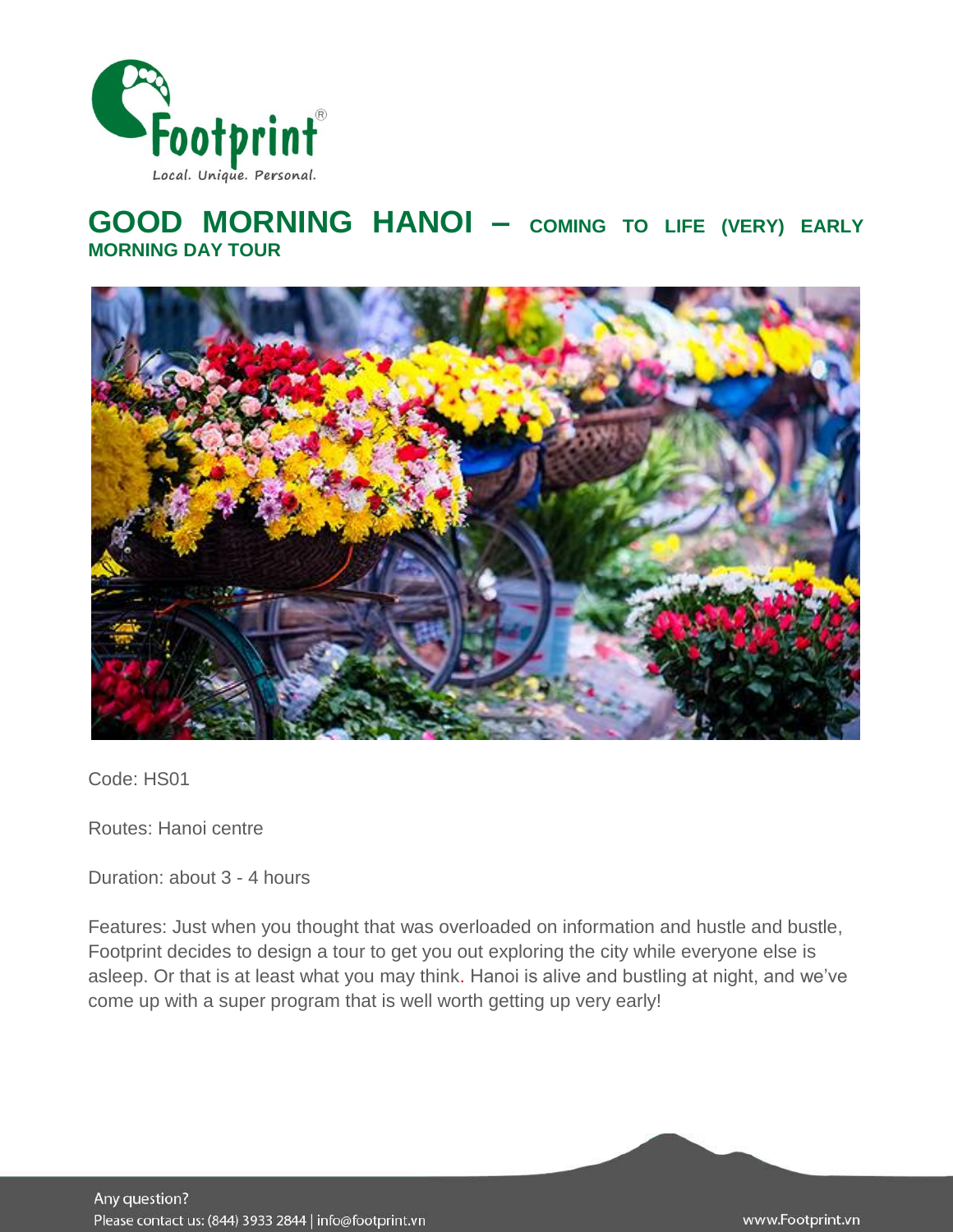

## **Itinerary in Detail:**



At 4:00 AM (yes, 4:00 AM!), our Footprint guide will greet you at your hotel. From the hotel we will travel by taxi to where all the life is in Hanoi. First we travel to the famous flower market where hundreds of different kinds of flowers are being sold in bulk to the flower shop keepers. From there we transfer to Long Bien bridge where, underneath is one of the biggest and busiest fruit markets in the country. Both these markets are

only seen in the early morning!

Next we will travel on foot and see the Old Quarter begin to wake up. You will see street side markets preparing for the morning. We'll make our way to Hoan Kiem Lake to witness, and maybe even take part in, people, young and old, exercising, doing tai chi, and jogging. As the sun rises, and the light becomes perfect, take every opportunity to snap some of the best photos of your trip!

Finish the tour with a Hanoi breakfast of Pho Bo, and head back to your hotel to rest for the day ahead around 8:00 AM.

*Inclusion: Taxi transfer, English speaking guide, breakfast.*

**Inclusion**: See inclusive items listed after each day

**Exclusion**: Insurance, drinks, personal expenses, others not mentioned in details, tips are welcome!

## **LEGAL ASPECTS**

**Booking Terms & Conditions:** Tour itinerary and tour prices are subject to change without prior notice. Please [click here](http://www.footprintsvietnam.com/Resources/Footprint/Terms-Conditions-for-Booking-Traveling-with-Footprint-Travel.htm) for more information.

#### **ORGANISATION**

**The departure time:** flexible in the winter, we suggest it around 4:30 AM - 5:00 AM.